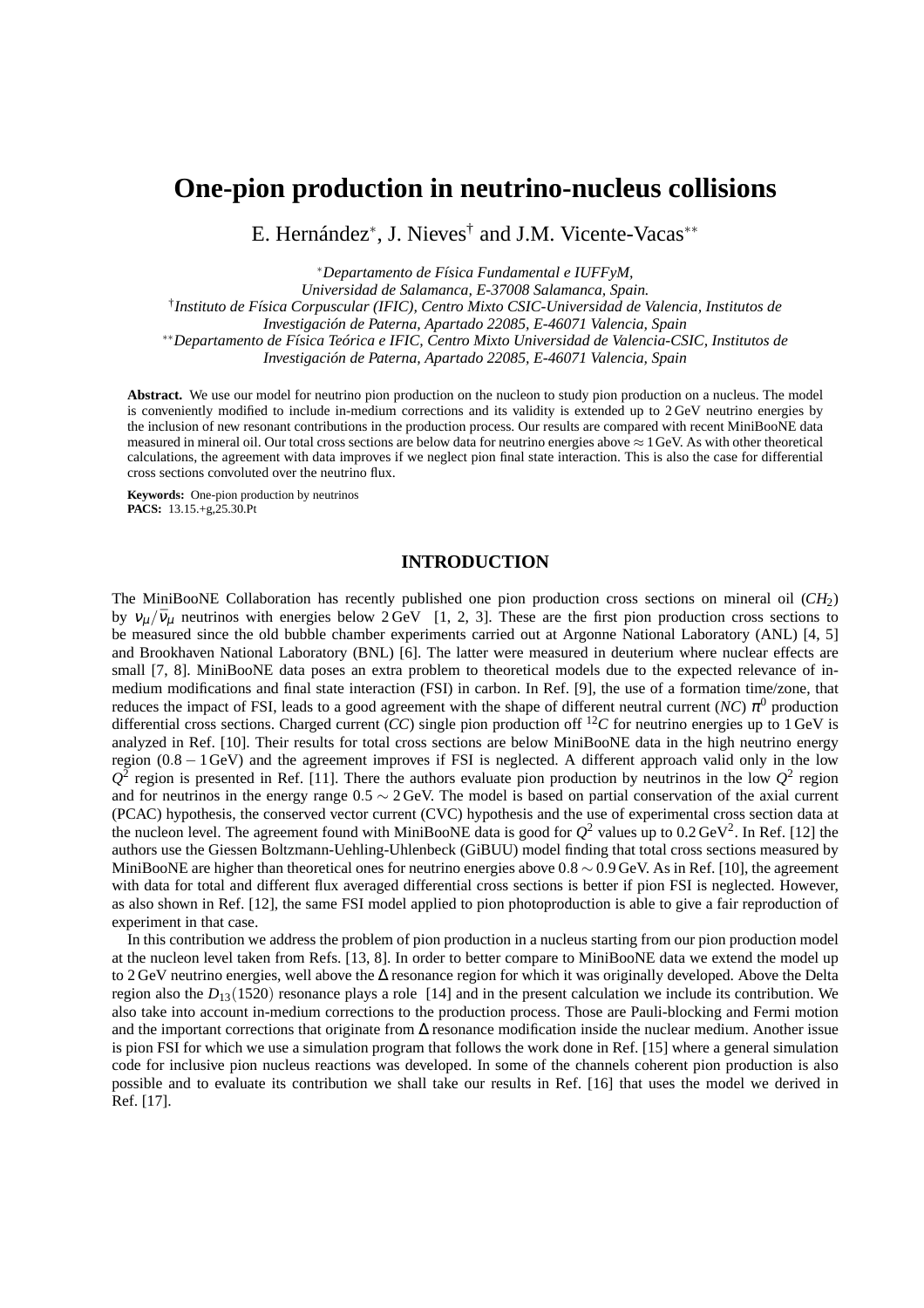## **PION PRODUCTION MODEL**

Our full model for one pion production on the nucleon is depicted in Fig. 1. It contains the dominant ∆-pole resonance



**FIGURE 1.** Model for the  $W^+N \to N'\pi$  reaction. We have Direct and crossed  $\Delta(1232)$ − and nucleon pole terms, contact and pion pole contribution, and the pion-in-flight term [13]. In this case we also include direct and crossed  $D_{13}$ -pole terms.

term (direct and crossed) and background terms required by chiral symmetry. On top of that we add now the direct and crossed  $D_{13}$ -pole terms. The background terms are the leading contributions of a  $SU(2)$  nonlinear  $\sigma$  model supplemented with well known form factors in a way that respects both conservation of vector current and the partial conservation of axial current hypotheses. All the details on the ∆ and background terms can be found in Refs. [13, 8]. In Ref. [8] we followed the work in Ref. [18] and we made a combined fit of the dominant nucleon-to-Delta axial form factor to ANL and BNL data including both full deuteron effects and flux normalization uncertainties. In Fig. 2 we show the results of that fit compared to experimental data. The axial nucleon-to-Delta form factors obtained in Ref. [8] are the ones we use in the present calculation. As for the  $D_{13}$  resonance contribution, all details will be given elsewhere [19]. Note however that as the  $D_{13}$  has isospin 1/2 it does not contribute in the  $p\pi^+$  channel and thus it does not affect the fit of the axial nucleon to Delta form factors carried out in Ref. [8].

For incoherent production on a nucleus we sum the nucleon cross section over all nucleons in the nucleus. For a charged current (*CC*) process, using the local density approximation, we arrive for initial pion production (prior to any pion FSI) induced by a neutrino of momentum/energy  $|\vec{k}|$  at

$$
\frac{d\sigma}{dk4\pi r^2 dr d\cos\theta_\pi dE_\pi} = \Phi(|\vec{k}|) \sum_{N=n,p} 2 \int \frac{d^3p_N}{(2\pi)^3} \ \theta(E_F^N(r) - E_N) \ \theta(E_N + q^0 - E_\pi - E_F^{N'}(r)) \frac{d\hat{\sigma}(v_N \to l^-N'\pi)}{d\cos\theta_\pi dE_\pi}.
$$

with  $E_F^N(r) = \sqrt{M^2 + (k_F^N(r))^2}$ , being  $k_F^N(r) = (3\pi^2 \rho_N(r))^{1/3}$  and  $\rho_N(r)$  the local Fermi momentum and local density for nucleons of type *N*. Besides  $\Phi(|\vec{k}|)$  is the neutrino flux.  $\hat{\sigma}(vN \to l^-N'\pi)$  is the cross section at the nucleon level modified by medium effects as discussed below. The above differential cross section is used in a simulation code to generate, at a given point  $\vec{r}$  inside the nucleus and by neutrinos of a given energy, pions with a certain energy and momentum direction.

The  $\Delta$  properties are strongly modified in the nuclear medium [17, 20, 21, 22, 23, 24, 25, 26, 27] and since the direct ∆-pole contribution is the dominant one a more correct treatment is needed for production inside a nucleus. Following



**FIGURE 2.** Comparison of our model results (solid line) to ANL [5] and BNL [6] experimental data. Theoretical 68% confidence level bands are also shown. Data include a systematic error (20% for ANL and 10% for BNL data) that has been added in quadratures to the statistical published errors. Our theoretical results and ANL data include a  $W < 1.4$  GeV cut in the final  $\pi N$  invariant mass.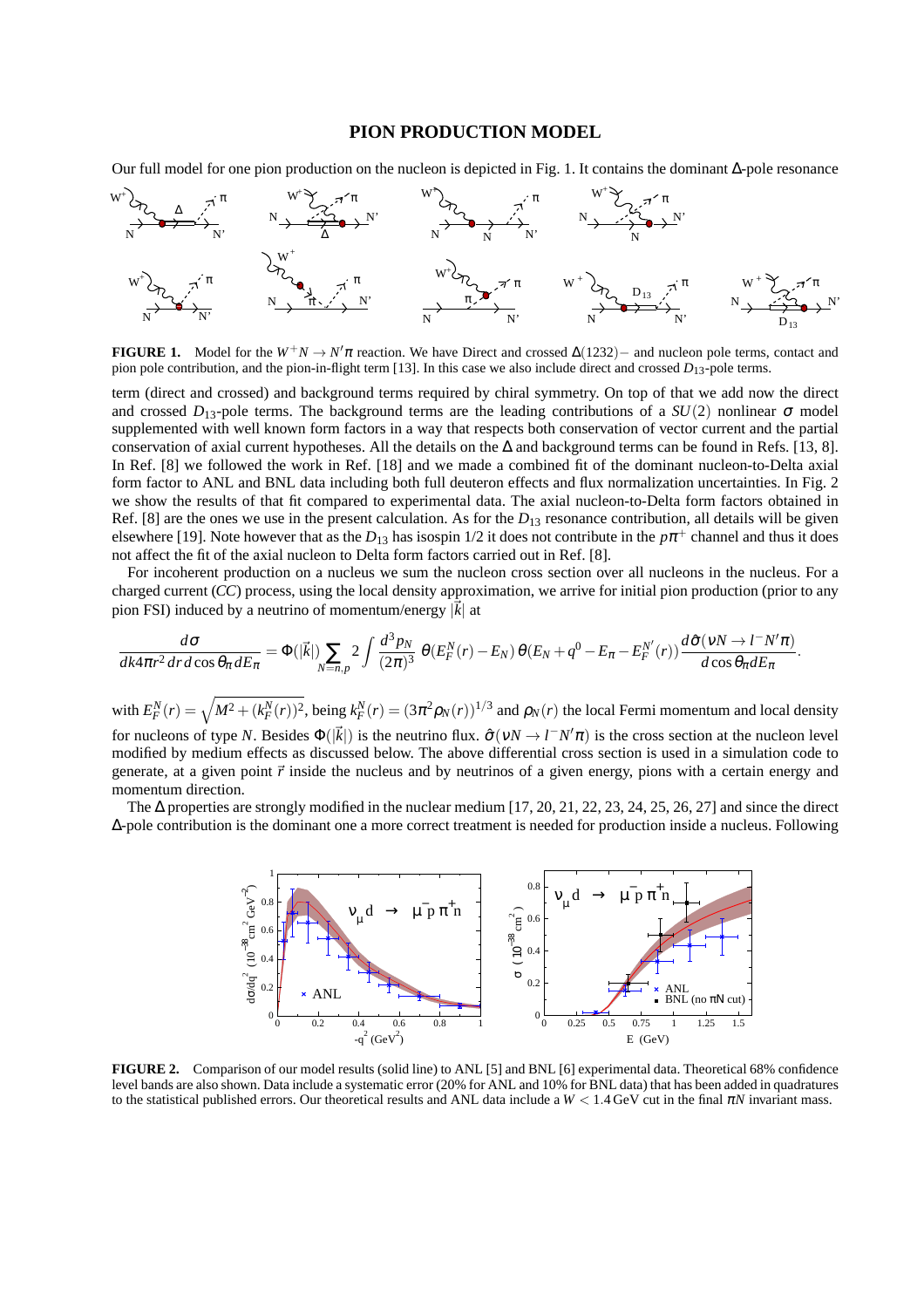Ref. [23], we modify the  $\Delta$  propagator in the  $\Delta$ -pole term as

$$
\frac{1}{p_\Delta^2 - M_\Delta^2 + i M_\Delta \Gamma_\Delta} \rightarrow \frac{1}{\sqrt{s} + M_\Delta} \frac{1}{\sqrt{s} - M_\Delta + i(\Gamma_\Delta^{\rm Pauli}/2 - {\rm Im} \Sigma_\Delta)},
$$

with  $s = p_{\Delta}^2$ ,  $\Gamma_{\Delta}^{\text{Pauli}}$  the free  $\Delta$  width corrected by Pauli blocking of the final nucleon, for which we take the expression in Eq.(15) of Ref. [27], and Im $\Sigma_{\Delta}$  the imaginary part of the  $\Delta$  self-energy in the medium. The evaluation of  $\Sigma_{\Delta}$  is done in Ref. [21] where the imaginary part is parameterized as

$$
-\mathrm{Im}\Sigma_{\Delta}=C_{Q}\left(\frac{\rho}{\rho_{0}}\right)^{\alpha}+C_{A_{2}}\left(\frac{\rho}{\rho_{0}}\right)^{\beta}+C_{A_{3}}\left(\frac{\rho}{\rho_{0}}\right)^{\gamma},
$$

with  $\rho_0 = 0.17$  fm<sup>-3</sup>. The terms in  $C_{A_2}$  and  $C_{A_3}$  are related to the two-body absorption  $WNN \rightarrow NN$  and three-body absorption *WNNN*  $\rightarrow$  *NNN* channels respectively. On the other hand the  $C_Q$  term gives rise to a new  $WN \rightarrow N\pi$ contribution inside the nuclear medium and thus it has to be taken into account beyond its role in modifying the ∆ propagator. This new contribution has to be added incoherently and we implement it in a approximate way by taking as amplitude square for this process the amplitude square of the direct  $\Delta$ -pole contribution multiplied by  $\frac{C_Q(\rho/\rho_0)^{\alpha}}{\Gamma_{\text{Pauli}}^2/2}$  $\Gamma_{\Delta}^{\text{Pauli}}/2$ .

When coherent production on  ${}^{12}C$  is possible we evaluate its contribution using our model in Ref. [17] but with the nucleon-to-Delta form factors as extracted in Ref [8].

As already mentioned, to evaluate FSI effects we follow Ref. [15] and we take into account *P*- and *S*-wave pion absorption, and *P*-wave quasielastic scattering on a single nucleon. The *P*- wave interaction is mediated by the ∆ resonance excitation. The different contributions to the imaginary part of its self-energy account for pion two- and three-nucleon absorption and quasielastic processes. The probabilities for the different processes are evaluated in nuclear matter as a function of the density and then the local density approximation prescription is used for its use in finite nuclei. After a quasielastic event, pions change momentum and may change its electric charge. The probability for charge exchange and the final momentum distribution after a quasielastic interaction are given in Ref. [15]. That information is used in the simulation program to generate the pion resulting from such a collision. Besides, in between collisions we assume the pions propagate in straight lines. All the details can be found in Ref. [15].

#### **RESULTS AND COMPARISON WITH MINIBOONE DATA**

Here we show part of the results we have obtained. A more complete discussion of the relevance of the different contributions will be given in Ref. [19]. In the left panel of Fig. 3 we compare our results for  $\pi^+$  production in a CC process with MiniBooNE data. We take into account the contribution on  ${}^{12}C$  and the two hydrogens. There is also a small coherent contribution on  ${}^{12}C$ . Our total result is below data for neutrino energies above 0.9 GeV. The agreement improves if we do not take into account FSI of the pion. A similar result (see right panel of Fig. 3) is obtained for a final  $\pi^0$ .



**FIGURE 3.** 1 $\pi$  total production cross section for  $v_\mu$  CC interaction in mineral oil. Left Panel: results for a final  $\pi^+$ . Right panel: Results for a final  $\pi^0$ . Solid line: Total contribution. Double-dotted dashed line: Model prediction without FSI of the outgoing pion. Experimental data taken from Ref. [1].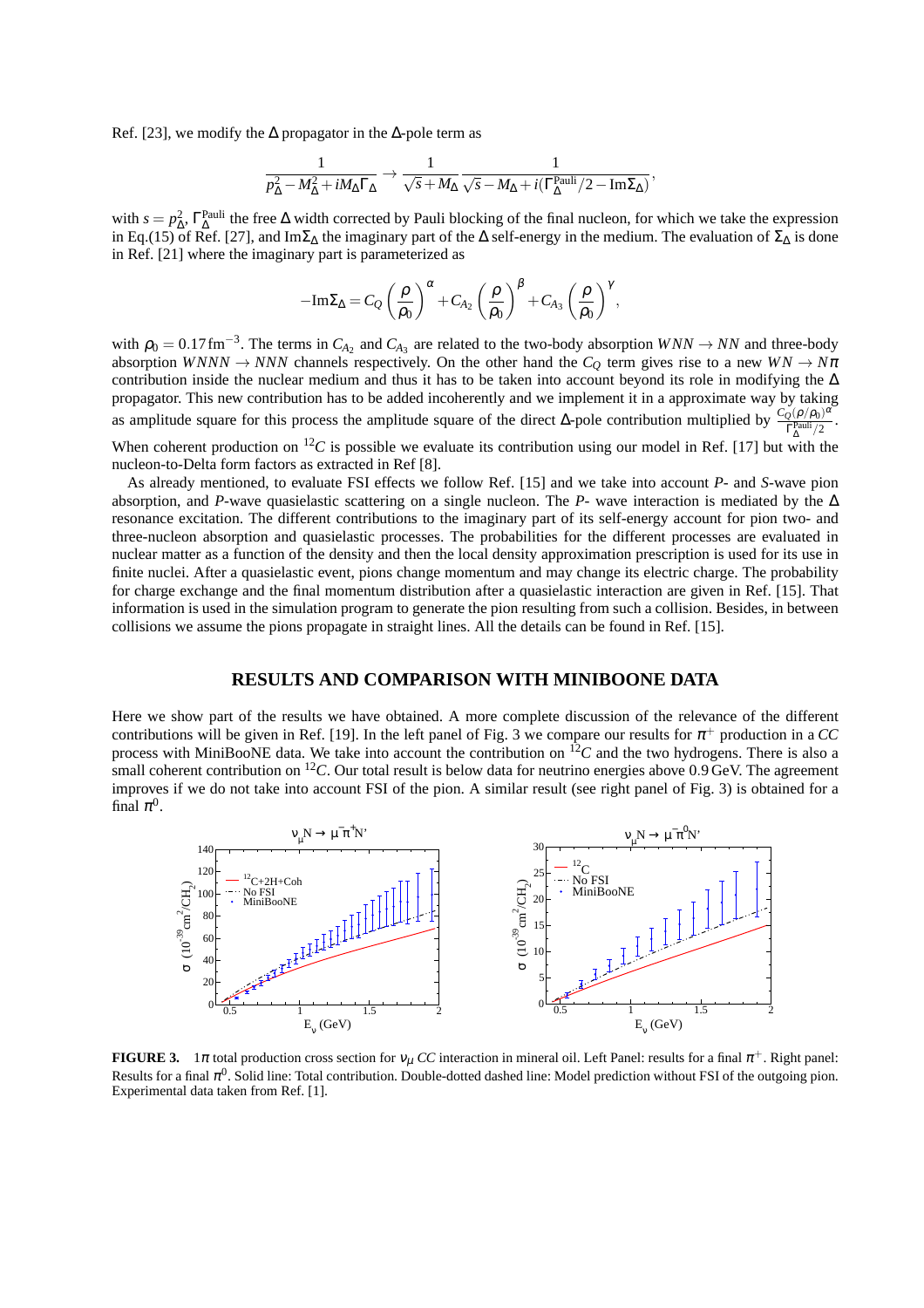

**FIGURE 4.** Differential  $\frac{d\sigma}{dT_{\pi}}$  cross section for charged current  $1\pi^+$  production by  $v_{\mu}$  in mineral oil. Captions as in Fig. 3. Data from Ref. [1].



**FIGURE 5.** Differential  $\frac{d\sigma}{dp_{\pi}}$  (left panel) and  $\frac{d\sigma}{d\cos\theta_{\pi}}$  (right panel) cross section for *CC* 1 $\pi^0$  production by  $v_{\mu}$  in mineral oil. Captions as in Fig. 3. Data from Ref. [2].

In Fig. 4 we compare the differential  $\frac{d\sigma}{dT_{\pi}}$  cross section for *CC* 1 $\pi^+$  production by  $v_{\mu}$ . We have taken into account the neutrino flux in Ref. [1] to produce our results. We underestimate data for  $T_\pi$  above 0.15 GeV. This is an effect of FSI of the final pion which above those kinetic energies accounts for a sizable pion absorption driven by the ∆(1232). Neglecting FSI we get a good agreement with data.

In Fig.5 we show  $v_\mu$  differential  $\frac{d\sigma}{dp_\pi}$  and  $\frac{d\sigma}{d\cos\theta_\pi}$  cross sections for *CC* 1 $\pi^0$  production. For that we use the neutrino flux reported in Ref. [2] that extends from 2 GeV down to 0.5 GeV neutrino energy. Our results for  $\frac{d\sigma}{dp_\pi}$  evaluated without FSI on the final pion agree better with data for pion momentum above  $0.2 \text{ GeV/c}$ . As a result of FSI, the agreement improves below 0.2 GeV/c, but our model produces too few pions in the momentum region from 0.22 to 0.55 GeV/c. The angular distribution shows those missing pions mainly go in the forward direction.

In Fig. 6 we show results for *NC* production induced by neutrinos that we compare with data by the MiniBooNE Collaboration in Ref. [3]. We use the  $v_\mu$  flux reported by MiniBooNE. Our results for  $\frac{d\sigma}{dp_\pi}$  without FSI agree nicely with data, while our full model results show a depletion in the  $0.25 \sim 0.5$  GeV/c momentum region. The agreement with data is nevertheless better than in the *CC* case. The differential  $\frac{d\sigma}{d\cos\theta_\pi}$  cross section is shown in the right panel of Fig. 6. Once again our results without FSI interaction of the final pion show a good agreement with experimental measurements. As for our full results, a clear deficit is seen in the forward direction but the agreement, as it was the case for the  $\frac{d\sigma}{dp_\pi}$  differential cross section, is better than in the corresponding *CC* reaction. We obtain similar results for *NC* production induced by antineutrinos, see Ref. [19].

Our results both for *CC* and *NC* processes are in good agreement with the calculations in Refs. [10, 12]. As it is the case there, we also find a better agreement with data if FSI is ignored. The introduction of a formation time/zone, as done in Ref. [9], for pion production and its later interactions in the medium will decrease the effect of FSI and the agreement with data will improve. On the other hand, in Ref. [12] it is shown that the same FSI model applied to pion photoproduction on a nucleus is able to give a fair reproduction of experimental data. In Ref. [19] we also show that